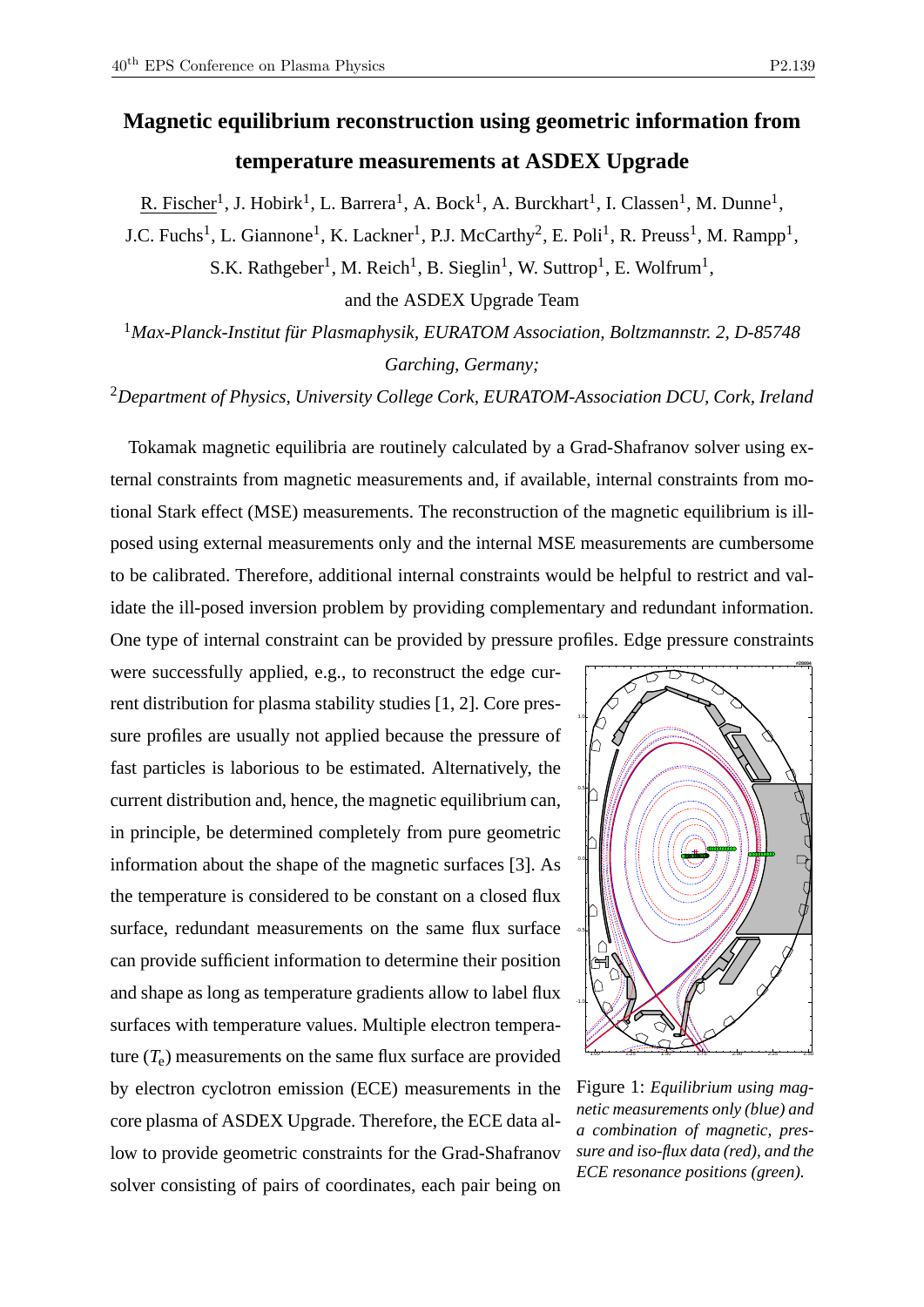o measured ECE temperature

spline fit

3





Figure 2: *Left: Temperature profile using the standard equilibrium. Middle: Radial position of ECE LOS and resonance position from a beam tracing code. Right: Iso-flux positions from a spline fit to*  $T_e(R)$ *.* 

the same contour of a flux surface.

Fig. 1 shows poloidal magnetic flux surfaces reconstructed with magnetic data only (standard equilibrium, blue lines, #28894, 3.03 s, shortly before the next sawtooth crash). The green dots depict the cold resonance position of 60 ECE channels. The central ECE channels are located close to the magnetic axis which enables to infer shape information about the geometry of the magnetic surfaces in the plasma core from multiple  $T_e$ -measurements on the same flux surface. Mapping the resonance position of the ECE channels to the corresponding magnetic coordinate (normalised poloidal flux  $\rho_{pol}$  of standard equilibrium) results in an unphysical  $T_e$ -loop close to the magnetic axis (Fig. 2 left). A possible source of this  $T_e$ -loop is given by microwave deflection which results in distorted lines-of-sight (LOS) and, hence, in shifted ECE resonance positions. But, considering the deflection of the LOS via a beam tracing code (TORBEAM) [4] shifts the loop on the  $\rho_{\text{pol}}$  axis but cannot resolve the loop. For the present discharge with a moderately peaked electron density profile (Fig. 3 left) the deflection of the ECE channels is  $\lesssim$  1 cm (Fig. 2 middle).

Another reason for the *T*e-loop might be given by the magnetic equilibrium used for coordinate mapping of the ECE resonance positions. It is well known that the equilibrium in the plasma core is insufficiently determined using external magnetic data only. The internal *T*<sub>e</sub>-values can



Figure 3: *Left: Electron density profile. Middle: Electron (dashed) and MHD pressure (solid) profile and pressure constraints (red dots). Right: Electron temperature and iso-flux pairs for improved equilibrium.*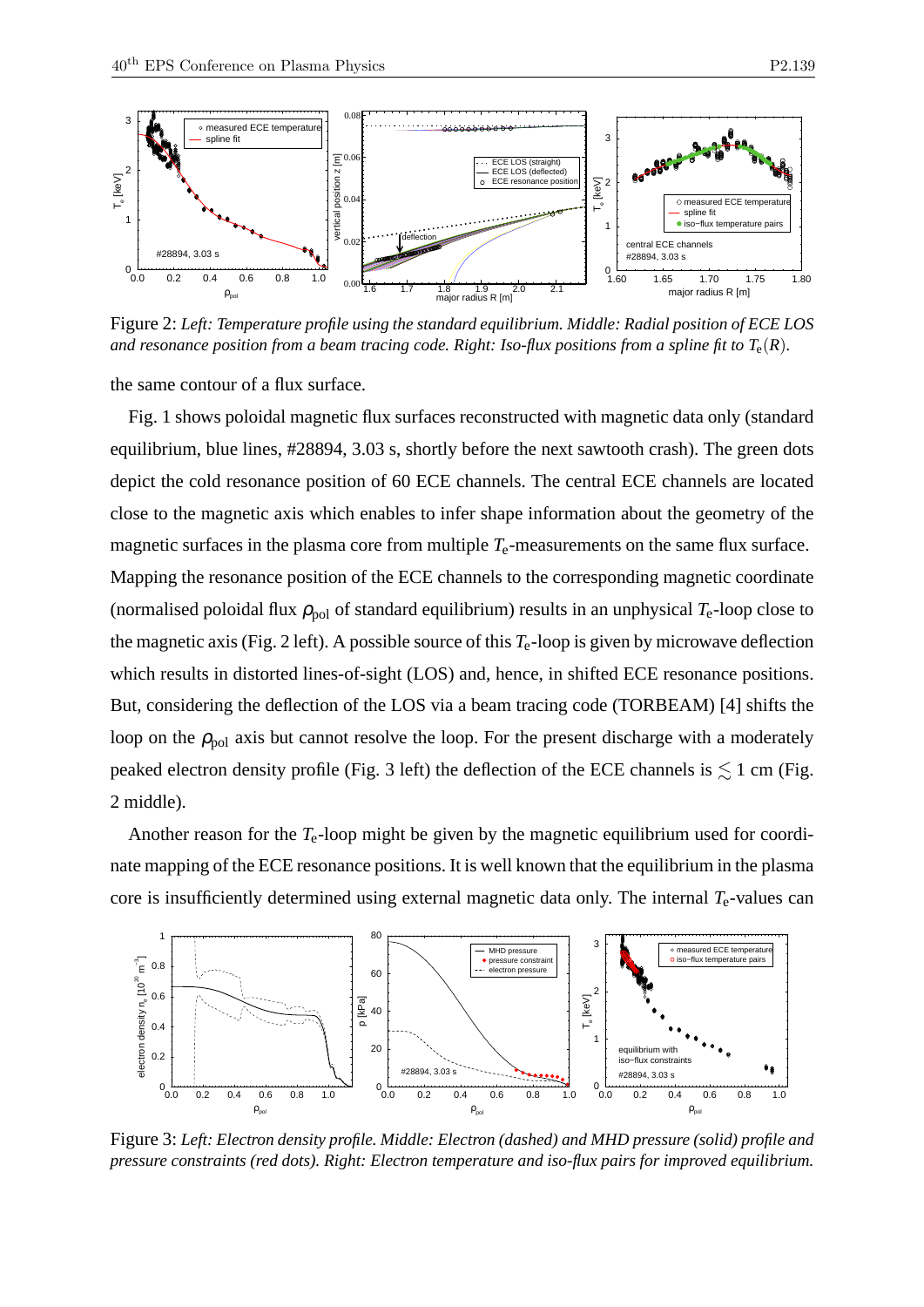

Figure 4: *Electron density, temperature and pressure profiles with equilibria using magnetic data only (blue) and magnetic, pressure and iso-flux data (red).*

be used to constrain the magnetic equilibrium in the core. The *T*e-measurements as a function of major radius *R* of the ECE resonance positions on the deflected beams (Fig. 2 right, black circles) allow to determine pairs of coordinates  $(R, z)_{1/2}$  with the same  $T_e$  belonging to the same flux surface. The red line shows a 5-pivot spline fit to ECE data from the central channels within an interval of 1 ms around 3.03 s. The green circles depict pairs of *T*e-values on the high- and low-field-side, respectively, belonging to the same flux surface (iso-flux pairs). The information of coordinate pairs lying on the same flux surface was included as an additional constraint in a newly developed Grad-Shafranov solver IDE (Integrated Data analysis Equilibrium) based on the concept of CLISTE [5]. The values of the magnetic flux are irrelevant as well as the values of *T*e. Only the relative calibration of the *T*e-measurement has to be reliable to be able to resolve the geometry of the flux surfaces. Since the relative *T*e-calibration for ECE channels belonging to the same local oscillator (LO) is considered to be sufficiently reliable, we use the central channels only.

The red lines in Fig. 1 show the equilibrium using magnetic, pressure (Fig. 3 middle, red circles) and iso-flux data (Fig. 3 right, red). The resulting flux surfaces are radially shifted and compressed. The magnetic axis is shifted outward by about 15 mm. The *T*e-loop is much reduced (Fig. 3 right, black). Please note that no geometric constraints about the vertical position of flux surfaces could be provided as the LOS of the central ECE channels are nearly horizontal.

The ECE  $T_e$ -data allow to improve the equilibrium in the core, but the revised equilibrium also affects the profiles estimated from various diagnostics in an integrated data analysis (IDA) approach [6]. Fig. 4 depicts electron density, temperature and pressure profiles evaluated with equilibria using magnetic data only (blue) and magnetic, pressure and iso-flux data (red). The profiles coincide at the plasma edge but differ at the core. The different positions of the 5 interferometry LOS for the two different equilibria can clearly be seen in the location of the dips in the density uncertainties.